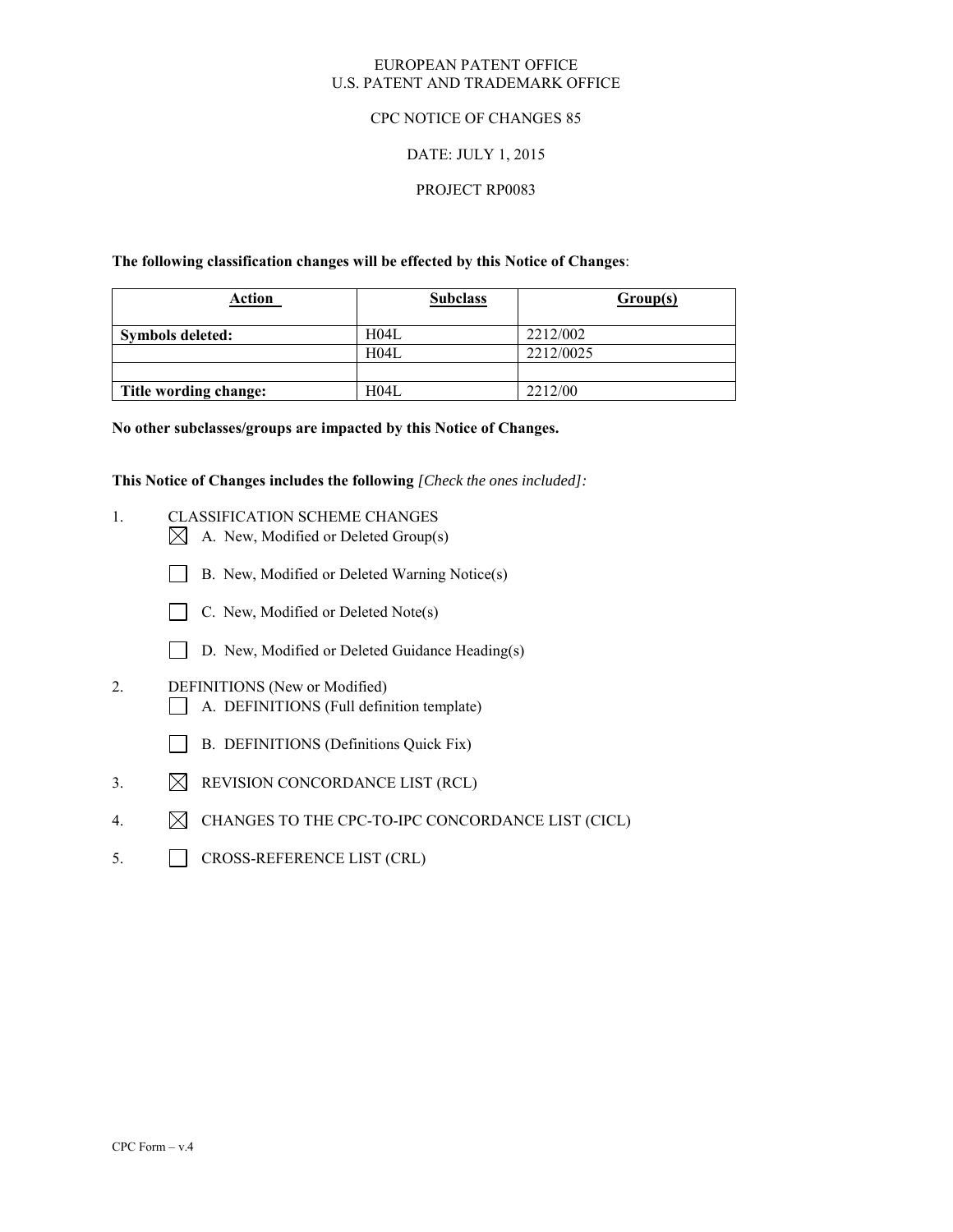#### CPC NOTICE OF CHANGES 85

# DATE: JULY 1, 2015

### PROJECT RP0083

### 1. CLASSIFICATION SCHEME CHANGES

## A. New, Modified or Deleted Group(s)

**SUBCLASS H04L - TRANSMISSION OF DIGITAL INFORMATION, e.g. TELEGRAPHIC COMMUNICATION (typewriters B41J; order telegraphs, fire or police telegraphs G08B; visual telegraphy G08B, G08C; teleautographic systems G08C; ciphering or deciphering apparatus per se G09C; coding, decoding or code conversion, in general H03M; arrangements common to telegraphic and telephonic communication H04M; selecting H04Q)** 

| $Type*$ | <b>Symbol</b> | <b>Indent</b><br><b>Level</b><br><b>Number</b><br>of dots<br>(e.g. 0, 1, | <b>Title</b><br>(new or modified)<br>"CPC only" text should normally be<br>enclosed in {curly brackets}** | Transferred to <sup>#</sup>                                           |
|---------|---------------|--------------------------------------------------------------------------|-----------------------------------------------------------------------------------------------------------|-----------------------------------------------------------------------|
| M       | H04L2212/00   |                                                                          | Encapsulation of packets                                                                                  |                                                                       |
| D       | H04L2212/002  |                                                                          |                                                                                                           | <administrative to<br="" transfer="">H04L2212/00&gt;</administrative> |
| D       | H04L2212/0025 | $\mathcal{D}_{\mathcal{L}}$                                              |                                                                                                           | <administrative to<br="" transfer="">H04L2212/00&gt;</administrative> |

\*N = new entries where reclassification into entries is involved; C = entries with modified file scope where reclassification of documents from the entries is involved;  $Q = new$  entries which are firstly populated with documents via administrative transfers from deleted (D) entries. Afterwards, the transferred documents into the Q entry will either stay or be moved to more appropriate entries, as determined by intellectual reclassification; E= existing entries with enlarged file scope, which receive documents from C or D entries, e.g. when a limiting reference is removed from the entry title; M = entries with no change to the file scope (no reclassification);  $D =$  deleted entries;  $F =$  frozen entries will be deleted once reclassification of documents from the entries is completed;  $U =$  entries that are unchanged.

NOTES:

- \*\*No {curly brackets} are used for titles in CPC only subclasses, e.g. C12Y, A23Y; 2000 series symbol titles of groups found at the end of schemes (orthogonal codes); or the Y section titles. The {curly brackets} are used for 2000 series symbol titles found interspersed throughout the main trunk schemes (breakdown codes).
- For U groups, the minimum requirement is to include the U group located immediately prior to the N group or N group array, in order to show the N group hierarchy and improve the readability and understanding of the scheme. Always include the symbol, indent level and title of the U group in the table above.
- All entry types should be included in the scheme changes table above for better understanding of the overall scheme change picture. Symbol, indent level, and title are required for all types except "D" which requires only a symbol.
- $\bullet$  #"Transferred to" column must be completed for all C, D, F, and Q type entries. F groups will be deleted once reclassification is completed.
- When multiple symbols are included in the "Transferred to" column, avoid using ranges of symbols in order to be as precise as possible.
- For administrative transfer of documents, the following text should be used: "< administrative transfer to XX>" or ">
"<administrative transfer to XX and YY simultaneously>" when administrative transfer of the same documents is to more than one place.
- Administrative transfer to main trunk groups is assumed to be "invention information", unless otherwise indicated, and to 2000 series groups is assumed to be "additional information".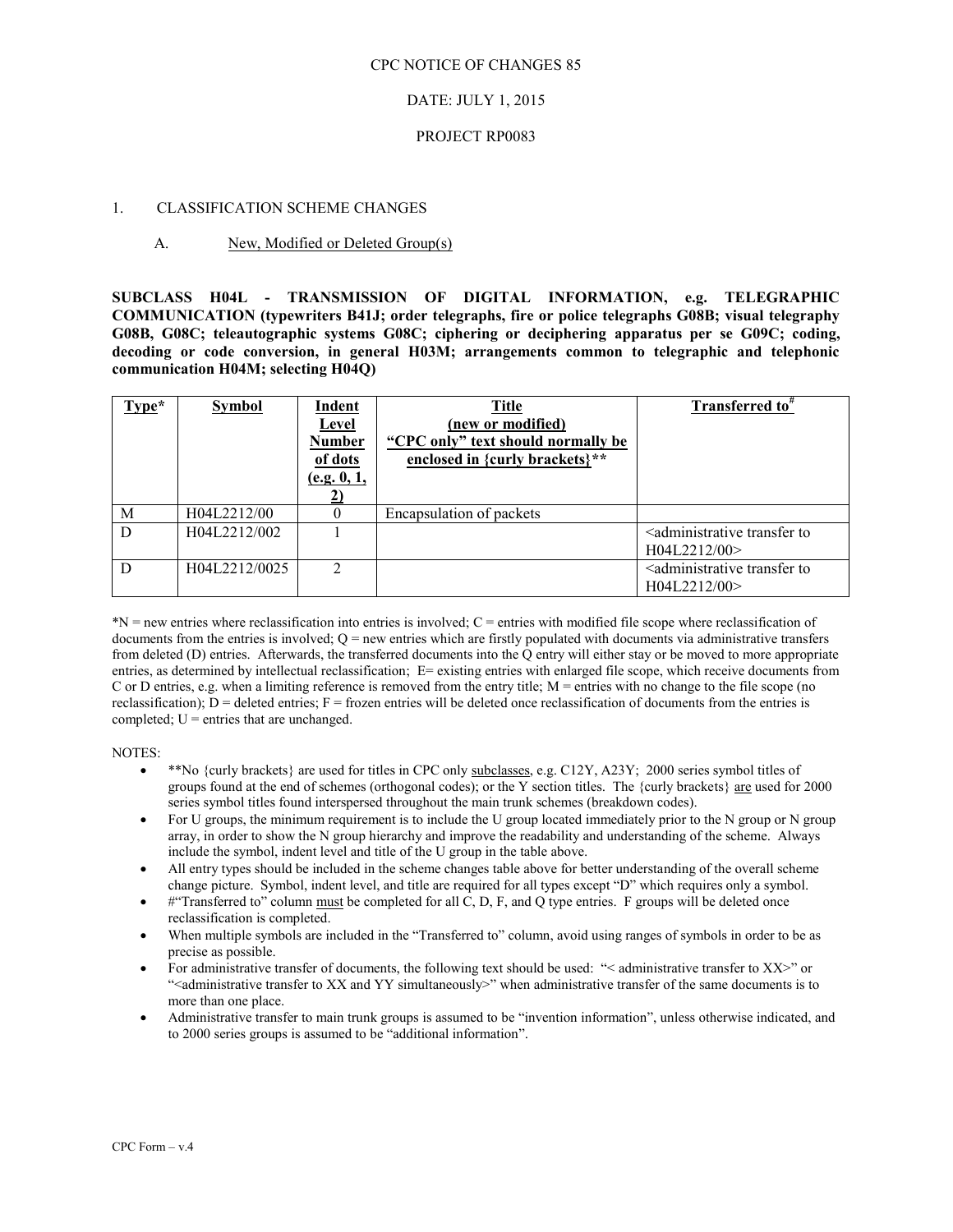## CPC NOTICE OF CHANGES 85

# DATE: JULY 1, 2015

### PROJECT RP0083

# 3. REVISION CONCORDANCE LIST (RCL)

| Type* | <b>From CPC Symbol (existing)</b> | To CPC Symbol(s)                                                                            |
|-------|-----------------------------------|---------------------------------------------------------------------------------------------|
|       | H04L2212/002                      | $\alpha$ <administrative 00="" <math="" h04l2212="" to="" transfer="">&gt;</administrative> |
|       | H04L2212/0025                     | $\alpha$ <administrative 00<="" h04l2212="" td="" to="" transfer=""></administrative>       |

 $*C$  = entries with modified file scope where reclassification of documents from the entries is involved; Q = new entries which are firstly populated with documents via administrative transfers from deleted (D) entries. Afterwards, the transferred documents into the Q entry will either stay or be moved to more appropriate entries, as determined by intellectual reclassification;  $D =$ deleted entries.

NOTES:

- $\bullet$  Only C, D, and Q type entries are included in the table above.
- When multiple symbols are included in the "To" column, avoid using ranges of symbols in order to be as precise as possible.
- For administrative transfer of documents, the following text should be used: "< administrative transfer to XX>" or ">
"<administrative transfer to XX and YY simultaneously>" when administrative transfer of the same documents is to more than one place.
- Administrative transfer to main trunk groups is assumed to be "invention information", unless otherwise indicated, and to 2000 series groups is assumed to be "additional information".